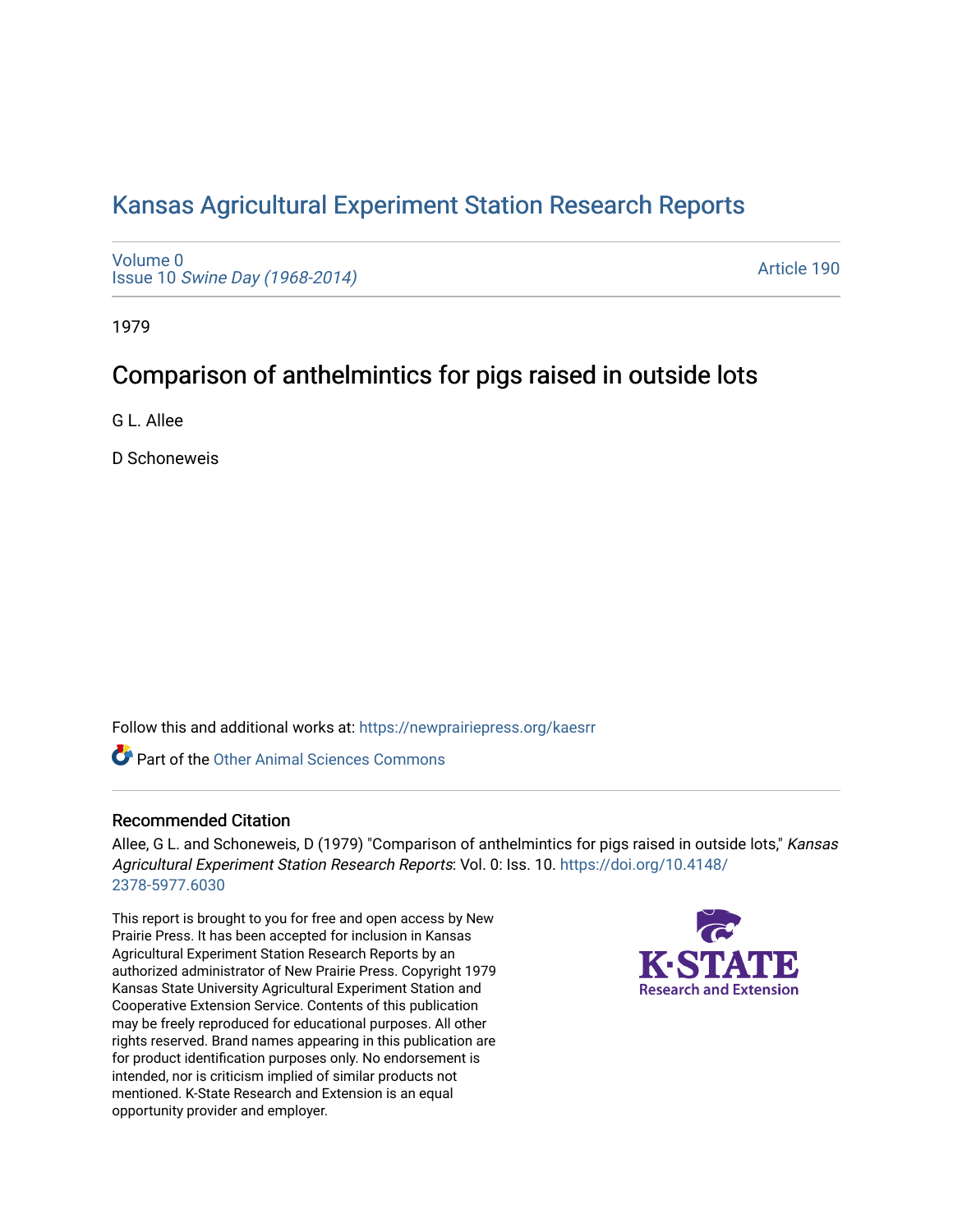## Comparison of anthelmintics for pigs raised in outside lots

## **Abstract**

One hundred fifty crossbred pigs averaging 21 lbs. initially were used to evaluate the effects of Banminth or Tramisol on performance of pigs housed in worm-contaminated dirt lots. Neither anthelmintic significantly affected average daily gain or feed efficiency. Pigs fed Banminth continuously were 5% more efficient in feed utilization during the starter phase and 4% more efficient in feed utilization during the grower phase than nonwormed pigs. Pigs fed Banminth had no liver scarring and no ascarids in gastrointestinal tracts at 125 pounds. Untreated pigs and those treated with Tramisol had lever scarring and ascarids in the gastrointestinal tracts at 125 pounds.; Swine Day, Manhattan, KS, November 8, 1979

### Keywords

Swine day, 1979; Kansas Agricultural Experiment Station contribution; no. 80-136-S; Report of progress (Kansas State University. Agricultural Experiment Station and Cooperative Extension Service); 371; Swine; Anthelmintics; Banminth; Tramisol; Performance

### Creative Commons License



This work is licensed under a [Creative Commons Attribution 4.0 License](https://creativecommons.org/licenses/by/4.0/).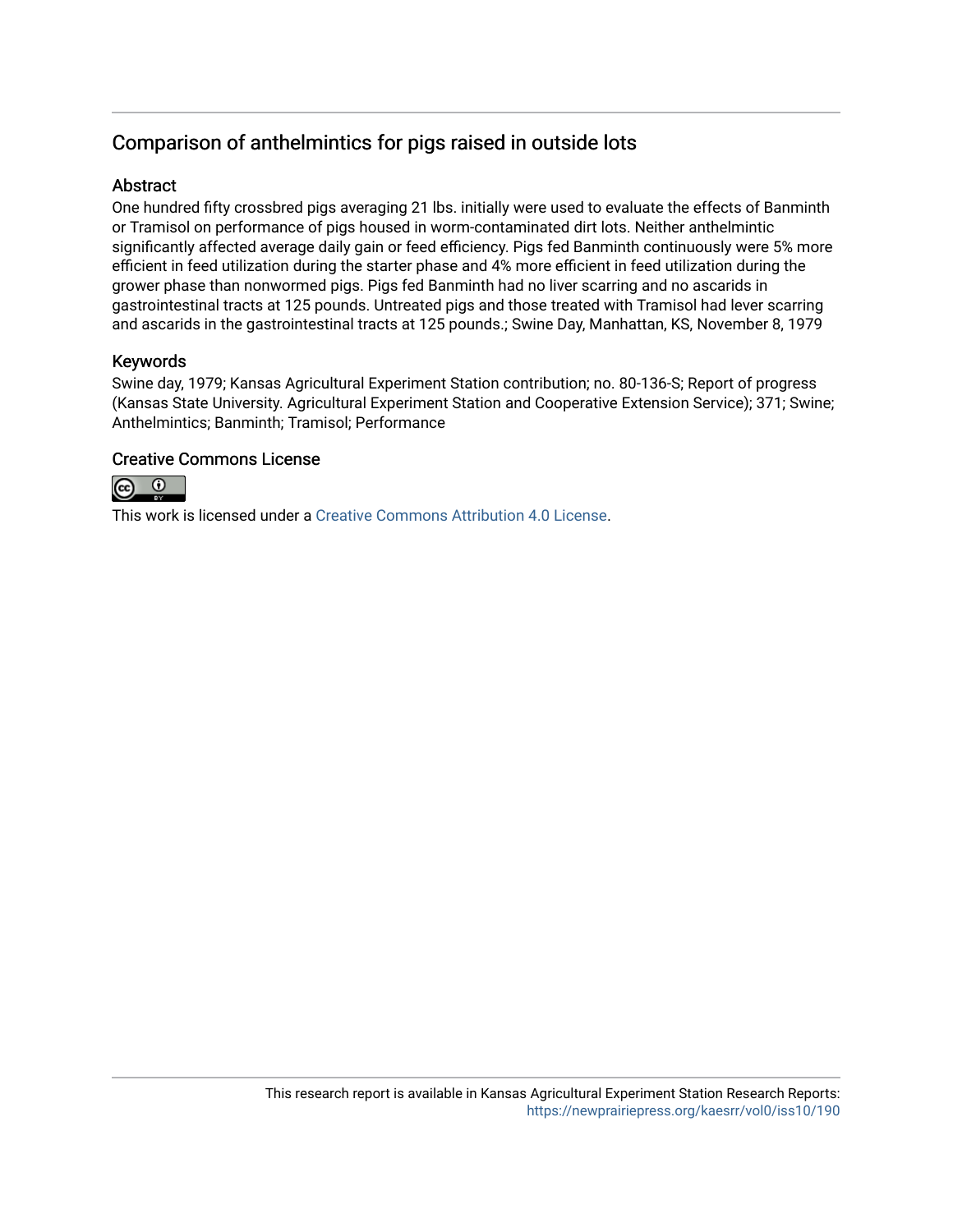

#### Summary

One hundred fifty crossbred pigs averaging 21 lbs. initially were used to evaluate the effects of Banminth or Tramisol on performance of pigs housed in worm-contaminated dirt lots. Neither anthelmintic significantly affected average daily gain or feed efficiency. Pigs fed Banminth continuously were 5% more efficient in feed utilization during the starter phase and 4% more efficient in feed utilization during the grower phase than nonwormed pigs. Pigs fed Banminth had no liver scarring and no ascarids in gastrointestinal tracts at 125 pounds. Untreated pigs and those treated with Tramisol had lever scarring and ascarids in the gastrointestinal tracts at 125 pounds.

#### Introduction

We evaluated the benefits of Banminth fed at 96 grams per ton from weaning to 125 pounds and compared performances of pigs wormed once via water with Tramisol and those not wormed when raised in worm-contaminated dirt lots.

#### Procedures

One hundred fifty crossbred pigs averaging 21 pounds initially were randomly assigned, based on litter, sex, and initial weight to six outside lots. Each lot contained a large self-feeder, an automatic waterer, and a portable shelter. Composition of the basal starter and grower diets is shown in table 31. Treatments were:

- A. Basal diet, no anthelmintic
- B. Basal diet plus 96 grams/ton of pyrantel tartrate (Banminth)
- C. Basal diet plus one treatment of levamisole hydrochloride
	- (Tramisol) in the water when pigs weighed approximately 50 pounds.

When pigs weighed 75 pounds, they were switched to the grower diets. Level of infection was determined by fecal egg counts. At the end of the trial (125 pounds), four pigs per treatment were killed to examine for liver lesions and determine ascarid population in the gastrointestinal tracts.

#### Results and Discussion

Pig performance data are presented in table 32. There were no significant differences in average daily gain or feed efficiency from either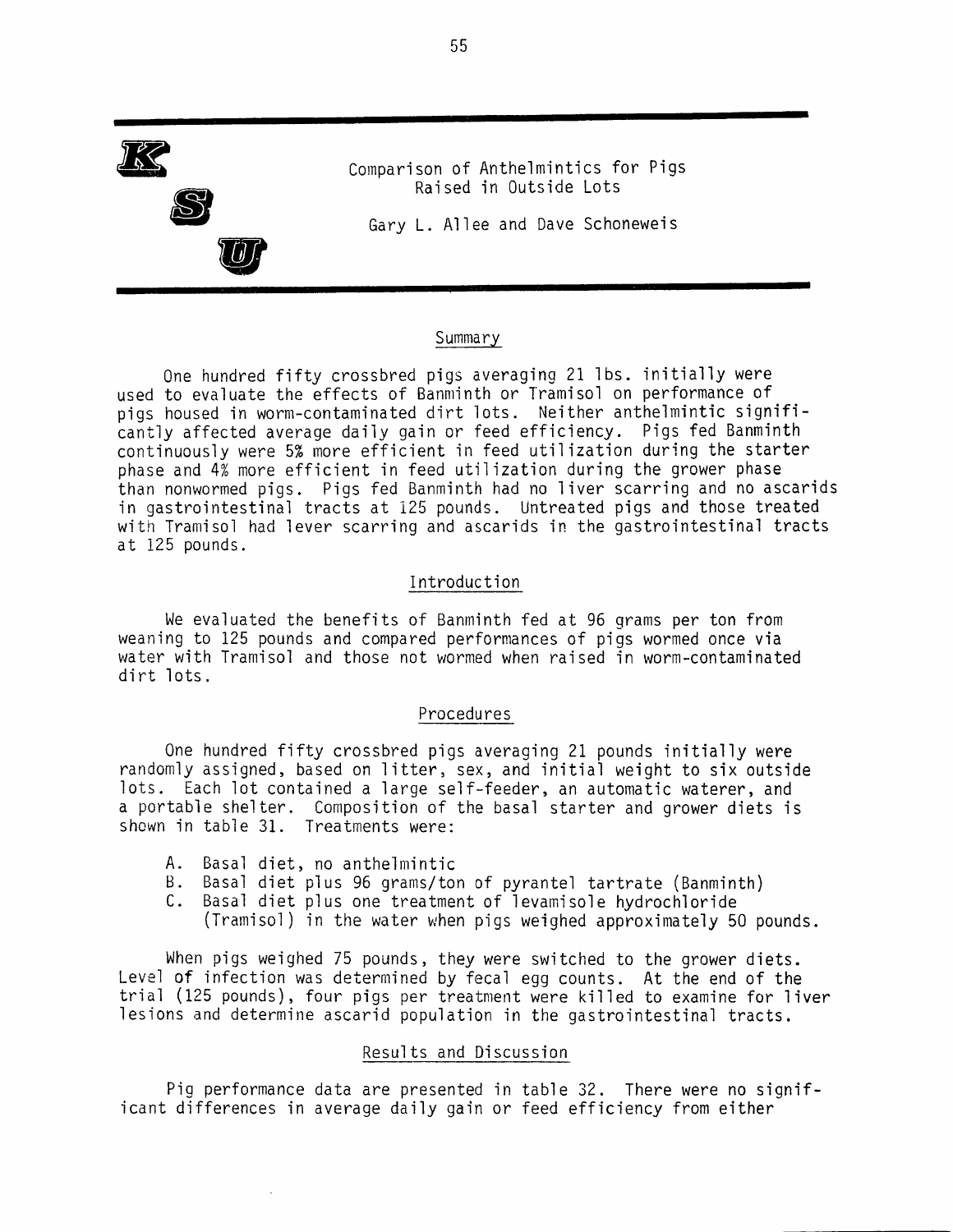anthelmintic treatment during the starter or grower phases. Pigs fed Banminth were 5% more efficient in feed utilization than nonwormed pigs during the starter phase and 4% more efficient during the grower phase.

Worm egg counts on day 70 of the trial were markedly reduced by either Banminth or Tramisol. Nonwormed pigs had an average of 398 ascarid eggs per gram of fecal material indicating the heavy worm infestation in nonwormed pigs.

Four pigs per treatment were necropsied at the end of the 86-day trial (table 33). None of the pigs fed Banminth had scars on the livers, while all livers of nonwormed pigs were severely scarred. Pigs treated with Tramisol had moderate liver scarring. Nonwormed pigs had numerous (50-100) mature and immature ascrids. Pigs treated with Tramisol had fewer and less mature ascarids than nonwormed pigs. Pigs fed 96 g of Banminth continuously had no liver scars and no ascarids were found in their gastrointestinal tracts.

| Diet                 | Starter          | Grower         |
|----------------------|------------------|----------------|
| Period fed           | start to 75 lbs. | 75 to 125 lbs. |
| Ingredient           | ℅                | %              |
| Sorghum grain        | 69.70            | 77.05          |
| Soybean meal         | 26.00            | 20.00          |
| Dicalcium phosphate  | 1.70             | .80            |
| Limestone            | 1.00             | .90            |
| Salt                 | .50              | .50            |
| Vitamin premix       | .50              | .50            |
| Trace mineral premix | .10              | .05            |
| $Ty$ lan-10          | .50              | .20            |
| Total                | 100.00           | 100.00         |

Table 31. Composition of Basal Diets